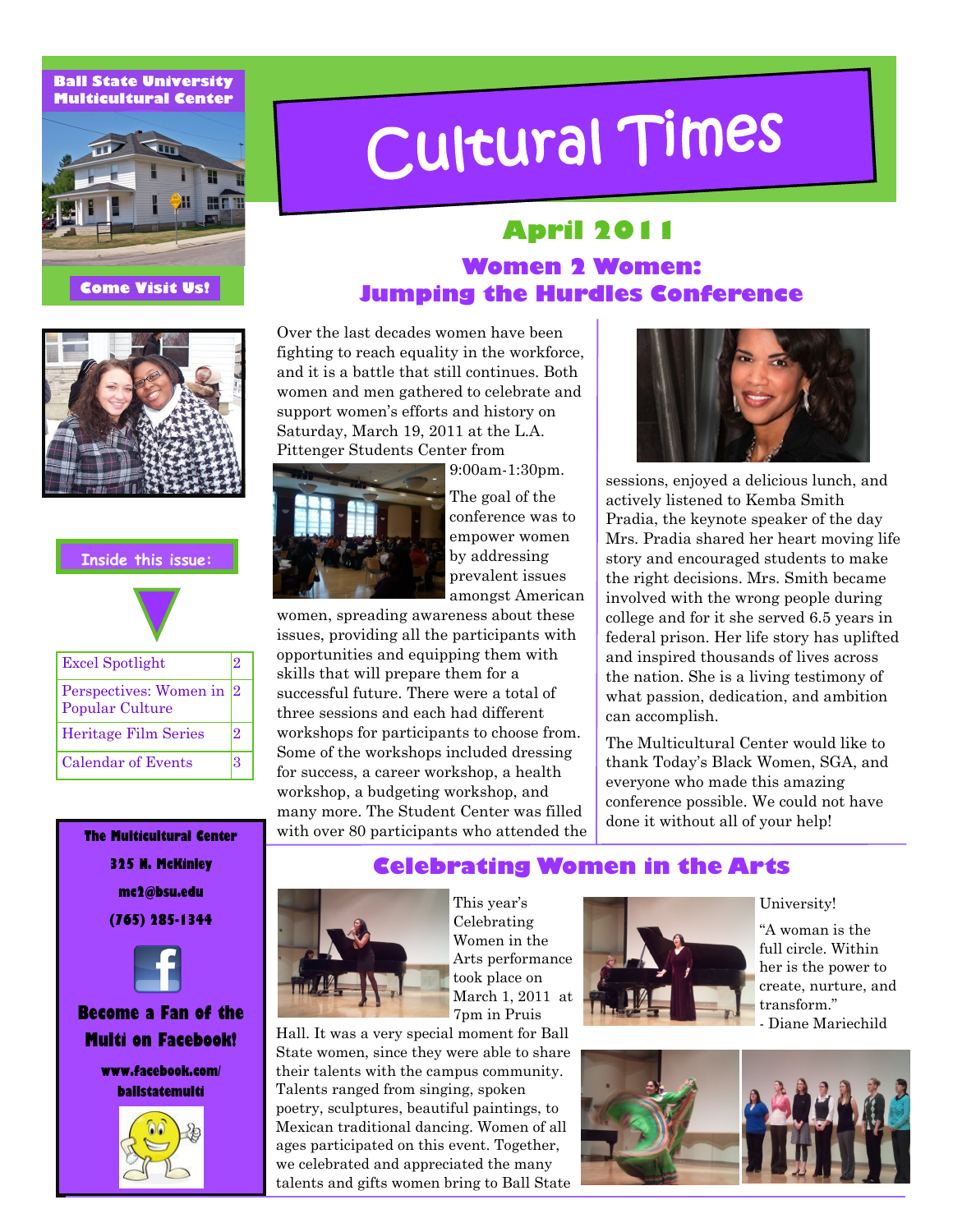#### **Excel Spotlight: LaTonya Looney**

Each month a student is highlighted in our cultural newsletter for their leadership skills, exceptional involvement at Ball State University and their contributions to our Excel Mentoring Program. This month we have the pleasure of introducing you to LaTonya M. Looney.

Tonya, as she likes to be called, is from Detroit Michigan and is extremely involved at Ball State. She is a member of the Black Student Association, the Black Media Association, Today's Black Women, the Mixx (a media production program), N.A.A.C.P, and is a member of Alpha Phi



Omega National Service Fraternity.

Her favorite aspect of the Excel program was the trip to Taylor University where they had to complete an obstacle course

together. She stated "It helped me conquer my fears, further develop my communication skills, and gave me time to bond with my fellow Excel mentees". She stated that her greatest difficulty of transitioning to college was leaving her friends and family behind. Although she does become homesick at times, her involvement and the friends she has made make all the difference in her adjustment here. The Excel staff are very proud of Tonya and know her involvements will continue to develop her as a leader and provide her with the skills she needs to be successful.

#### **Perspectives Discussion: Women in Popular Culture**

Have you ever thought about the way women are portrayed in the media? Are there comparisons between women's portrayal and men's portrayal on television? The Multicultural Center had the honor of having Dr. Maria Williams-Hawkins on March 16, 2011 at 3pm in the Multicultural Center speak on this topic.

Dr. Maria expressed how women's portrayal on television is a lot like a man. Women are sometimes portrayed as aggressive, confident, loud, engaged, and as willing to take risks. She showed students small clips of



movies and modern shows where women had similar behaviors that are traditionally masculine. She also showed clips from movies in the past, where women were portrayed as submissive. A woman's role then was that of a housewife who cooked and

cared for her children. Now we see women in shows like Sex in the City or Grey's Anatomy where women are professionals and live very independent lives. Women are a lot more confident about themselves and are no longer the submissive housewife from the past. Students were able to share their perspectives about the topic and agreed that the role of women in the media has definitely changed.

#### **Heritage Film Series: Good Hair Documentary**

The crowd at Pruis Hall laughed and even applauded the famous *Good Hair Documentary* produced by Chris Rock. This film was shown Wednesday, March 30th, 2011 at 7pm at Pruis Hall. The film was followed by a discussion. There was also a panel that included members of Masters of Divine Beauty, a Ball State student organization.

A wonderful aspect about the film was that it educated people the truths about African American hair. Unlike the majority, African or African American women have a different texture to their hair, making it a lot harder to manage. Many will pay a lot of money to make



their hair look like what society portrays as beautiful. Students talked about the idea of beauty and how women will save a lot of money to later spend on their hair just to fit in today's society. This documentary was extremely educational and it is definitely a must see!



**Nelia Span and Jessica Jackson** 

**Page 2**